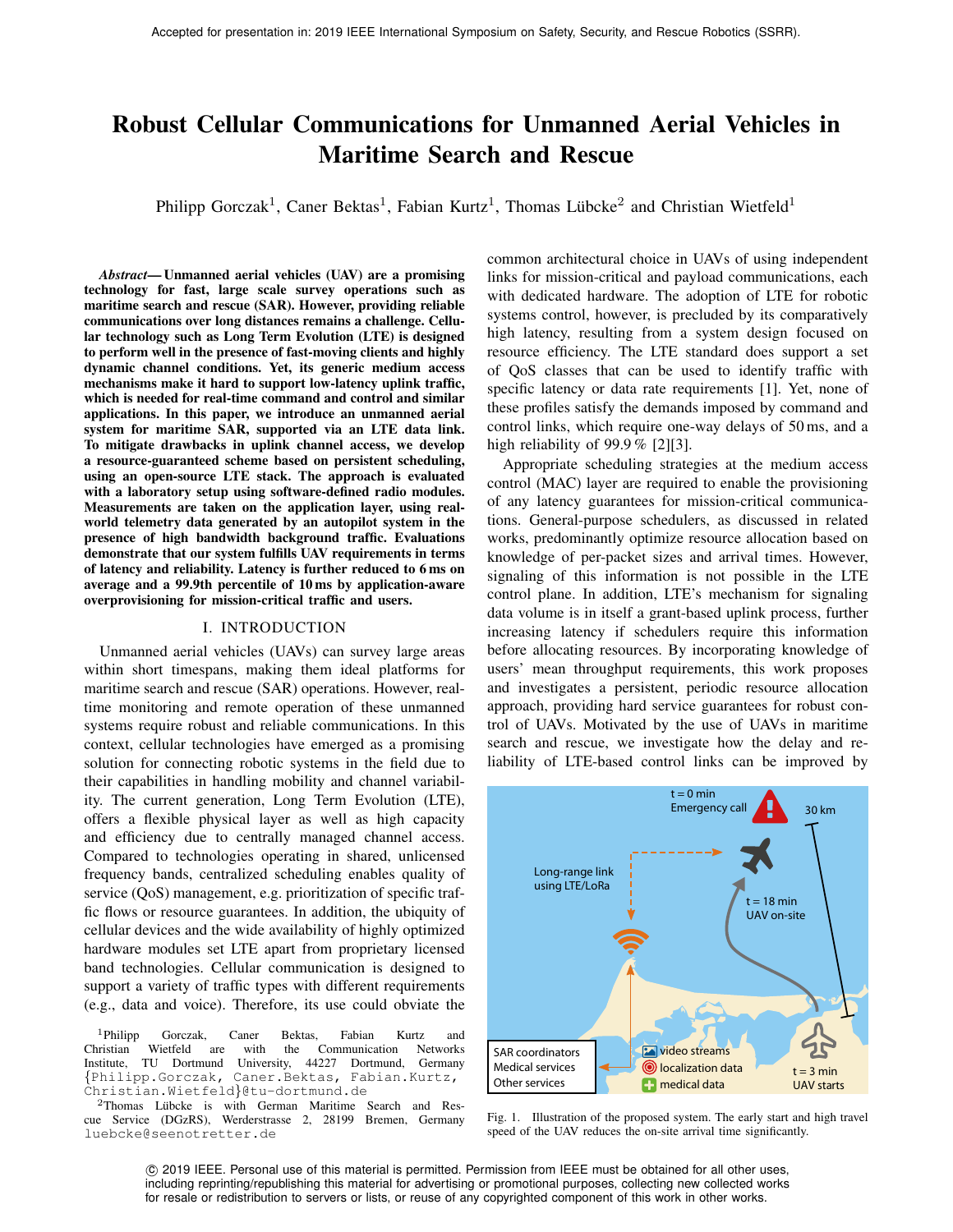allocating dedicated physical resources. Trade-offs between system capacity and latency are analyzed by comparing different allocation schemes, while robustness is evaluated by introducing competing data traffic.

The remainder of this work is organized as follows. First, an overview of our concept for a maritime unmanned aerial search and rescue system is given. An analysis of related work in the areas of UAV-aided search and rescue and UAV communications follows. We then describe our proposed LTE uplink and scheduling strategies for low latency communications, leading to experimental evaluation of the trade-off between latency, reliability, and capacity. Although proposed scheduling strategies are static, a perspective on adaptive allocation is presented. Finally, a discussion of results and an outlook on future work conclude the paper.

# II. MOTIVATION AND SYSTEM OVERVIEW

When an emergency call arrives at a maritime rescue station, a fast response is key. Current water-based, manned SAR strategies are highly developed. However, boats are comparably slow and can not enter some coastal areas due to vegetation or shallow water. Aerial search is carried out using helicopters, which involves high costs and is impossible during high winds or strong precipitation.

The LARUS research project aims to provide mission support through the deployment of a UAV, as illustrated in Fig. 1. Traveling at an airspeed of up to 56 m/s, LARUSaircraft reach the operating site considerably faster than boats, while also being able to operate in strong winds that are unsafe for helicopters. Coastal and territorial waters are covered with a planned operational radius of 30 km.

## *A. Platform and Payloads*

The LARUS-platform is a fixed-wing UAV with a combustion engine and 25 kg take-off weight. The aircraft structure is modified for deployment in harsh weather and maritime environments. Air pressure sensors and high-performance actuators can actively compensate wind gusts during operation in adverse atmospheric conditions [4]. Since search and rescue operations will be supported from uncontrolled airspace and beyond line of sight, the system is equipped with secondary radar transponders. In addition, a monopulse radar suite is used to avoid collision with passive obstacles [5]. Detection of persons and objects in the water is provided by a gimbal-mounted suite of optical sensors including visible light, thermal vision, and actively illuminated near-infrared. Images are pre-classified on-board and forwarded if they contain detections. The system is equipped with a standalone LTE base station [6] that can provide additional communication resources at the site of operation. This component also enables the localization of users based on radio signal strength [7].

# *B. Communications*

Communication with the ground station is provided through two different technologies: a redundant, low power wide area (LPWA) link in unlicensed bands, and LTE,

using a dedicated base station. We choose the proprietary *LoRa* physical layer for the LPWA link, motivated by its high robustness and sensitivity while still complying with unlicensed band power restrictions. The provided data rate is sufficient for low-rate telemetry and control (5 kbps) without delay requirements. The dedicated LTE link can be used for critical and high volume traffic with higher power usage and access to licensed spectrum. The choice of LTE is motivated by the wide availability of high-quality modems and the potential of using public networks in the future. The LTE link is required to transport heterogeneous traffic with varying requirements. While high-resolution images of detected objects are not delay sensitive, other data such as input and feedback for camera teleoperation as well as relayed voice data need highly reliable low latency transport. Furthermore, when the link quality degrades e.g., at the edge of the cellular coverage, critical traffic should be prioritized over non-critical traffic. These considerations require a specialized scheduler at the base station, which we propose in section IV.

## III. RELATED WORK

Support of search and rescue through robots is both an active field of research and increasingly applied in practice [8]. Recent deployments of UAVs for assistance at disaster sites include flooding events [9], [10] as well as during and after Hurricane Harvey [11]. While these land-based operations mainly rely on rotorcraft, existing works aiming at maritime deployment mainly utilize fixed-wing platforms. Furthermore, Zolich et al. describe a system architecture and present experimental results for long-range UAV operations at sea [12]. These works utilize WiFi or proprietary communications solutions. A project closely aligned with the LARUS approach is introduced in [13], where a fixed-wing UAV with an optical sensor suite supports maritime SAR tasks. The authors identify limitations in communication range and data rate, restricting ground-based monitoring, as targets for future research.

While the works mentioned above predominantly focus on point-to-point links, integration of UAVs into multiuser networks has emerged as another topic of interest [3]. Cellular technology has been proposed due to the high mobility of UAVs and the need to cope with dynamic channel conditions. Unique challenges faced by cellular UAV-clients are reported in [14], including the uplink-heavy asymmetry of traffic, and the need for reliable low latency messaging.

Since current networks are optimized for terrestrial users, network design aspects of cellular-connected UAVs have been studied in recent works. Models for network analysis covering terrestrial and aerial users are developed in [15]. Methods for robust integration of UAVs into terrestrial LTE networks are investigated in [16]. Finally, [17] proposes a novel network architecture that increases coverage probability for aerial users. While coverage maximization is an essential prerequisite for reliable cellular connectivity of aerial users, QoS guarantees also require appropriate scheduling algorithms. Deadline-aware general-purpose schedulers are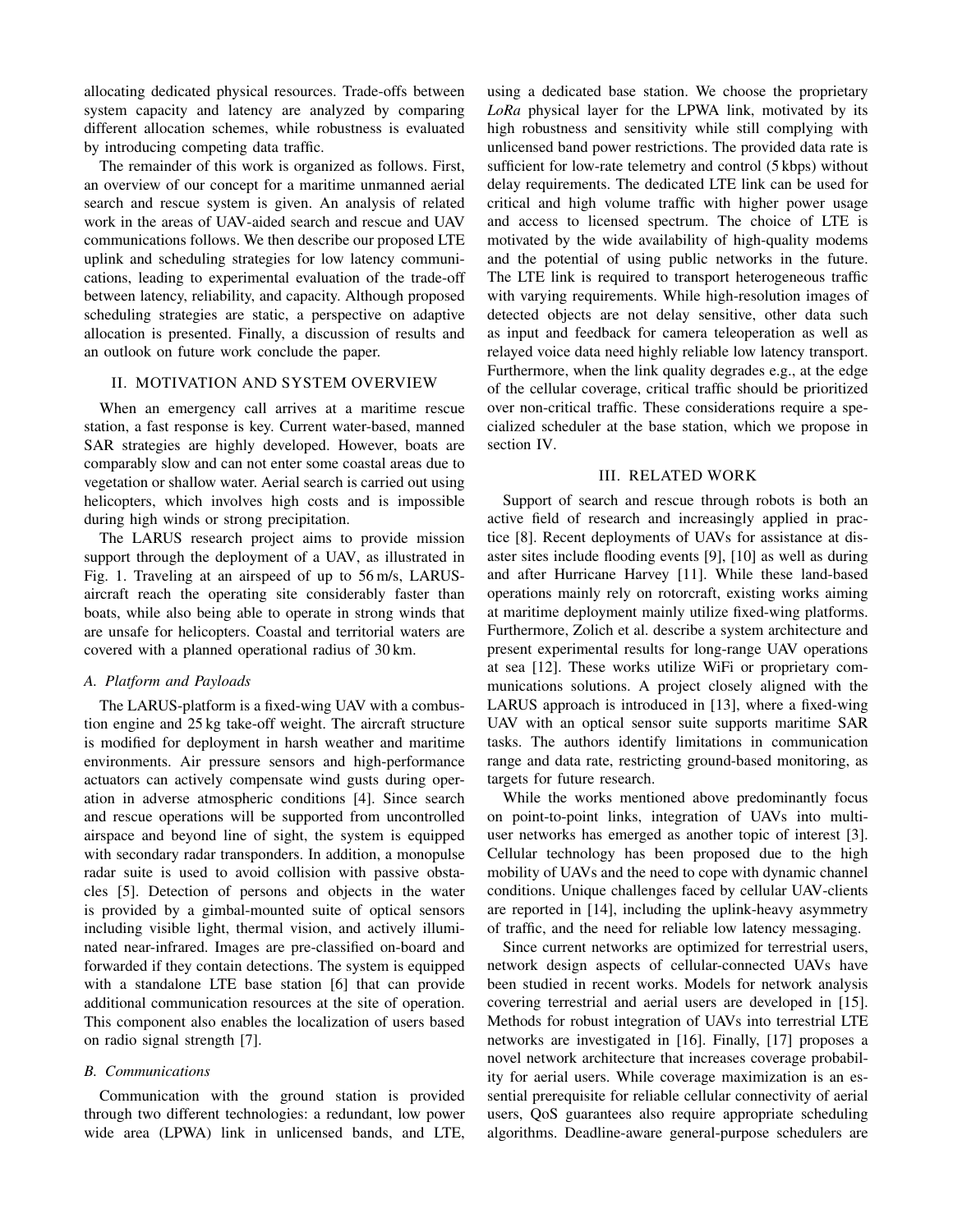

Fig. 2. Comparison of LTE resource allocation using default signaling and scheduling to our proposed application-aware persistent allocation.

evaluated in [18]. These algorithms require the age of pending data as input, which can not be signaled through standard control messages. The authors propose to modify the buffer status report (BSR) message to include the age of the oldest pending packet, thereby making the scheduler incompatible with existing networks. An alternative approach incorporating historical data of standard information is given by [19]. While the aforementioned work provides soft guarantees as well as fairness using an optimization algorithm, the approach proposed in this paper investigates a low complexity scheduling method designed for hard guarantees. In [20], the authors propose semi-persistent scheduling (SPS) for low latency factory automation and evaluate it via simulations for a basic periodic traffic pattern. On the other hand, this work employs realistic traffic, i.e., generated by an auto-pilot, evaluating the performance of our implementation in a fully functional LTE stack.

# IV. LOW LATENCY UPLINK SCHEDULING

This section gives an overview of scheduling and related signaling procedures in LTE and describes the proposed resource allocation scheme. The remainder of this paper assumes that the system operates in a frequency division duplex (FDD) configuration. However, the proposed approach is transferable to time division duplex (TDD) operation with minor adjustments reflecting the temporal frame structure and an appropriate uplink-downlink-ratio.

# *A. LTE Resource Grid and Grant Mechanism*

The LTE physical layer is based on orthogonal frequencydivision multiple access (OFDMA), allowing multiple users to access different spectrum parts concurrently. Allocations in the frequency domain are valid for 1 ms (a *subframe*)

and span multiples of 180 kHz. This time-frequency-division scheme forms a grid of *physical resource blocks (PRBs)* which is visualized in the upper part of Fig. 2. Cell bandwidth determines the total number of available resource blocks. Commonly, bandwidths of 5, 10, 15 and 20 MHz are used, respectively supporting 25, 50, 75 and 100 PRBs per subframe. On the MAC layer, the LTE base station allocates *grants* within the resource grid, signaling to users which specific PRBs may be used to transmit data. The volume of data transferable within a single grant is known as *transport block size (TBS)*. It is determined by the number of contiguous resource blocks and the employed modulation and coding scheme (MCS). The latter are indexed from 0 to 28 and allow adjusting spectral efficiency (data per bandwidth) based on signal-to-noise ratio (SNR). The mapping from number of resource blocks  $n$  and MCS  $m$  to data volume in bits  $v$ ,

$$
tbs(n,m) = v \tag{1}
$$

is defined by the LTE standard [21]. It is worth noting that the spectral efficiency of a grant increases up to a certain size due to constant overhead, after which it approaches a value determined by the MCS. Block size can furthermore vary by more than an order of magnitude depending on MCS.

# *B. Uplink Signaling and Transfer*

LTE's uplink is based on three procedures: scheduling requests, buffer status reports, and user plane data transfers. Scheduling requests are periodic opportunities at which a user signals whether there is pending uplink data via a single bit. Upon reception of a positive request, the base station schedules, and triggers an uplink control plane message indicating the volume of data to be sent, called buffer status report. After receiving the report, the base station can allocate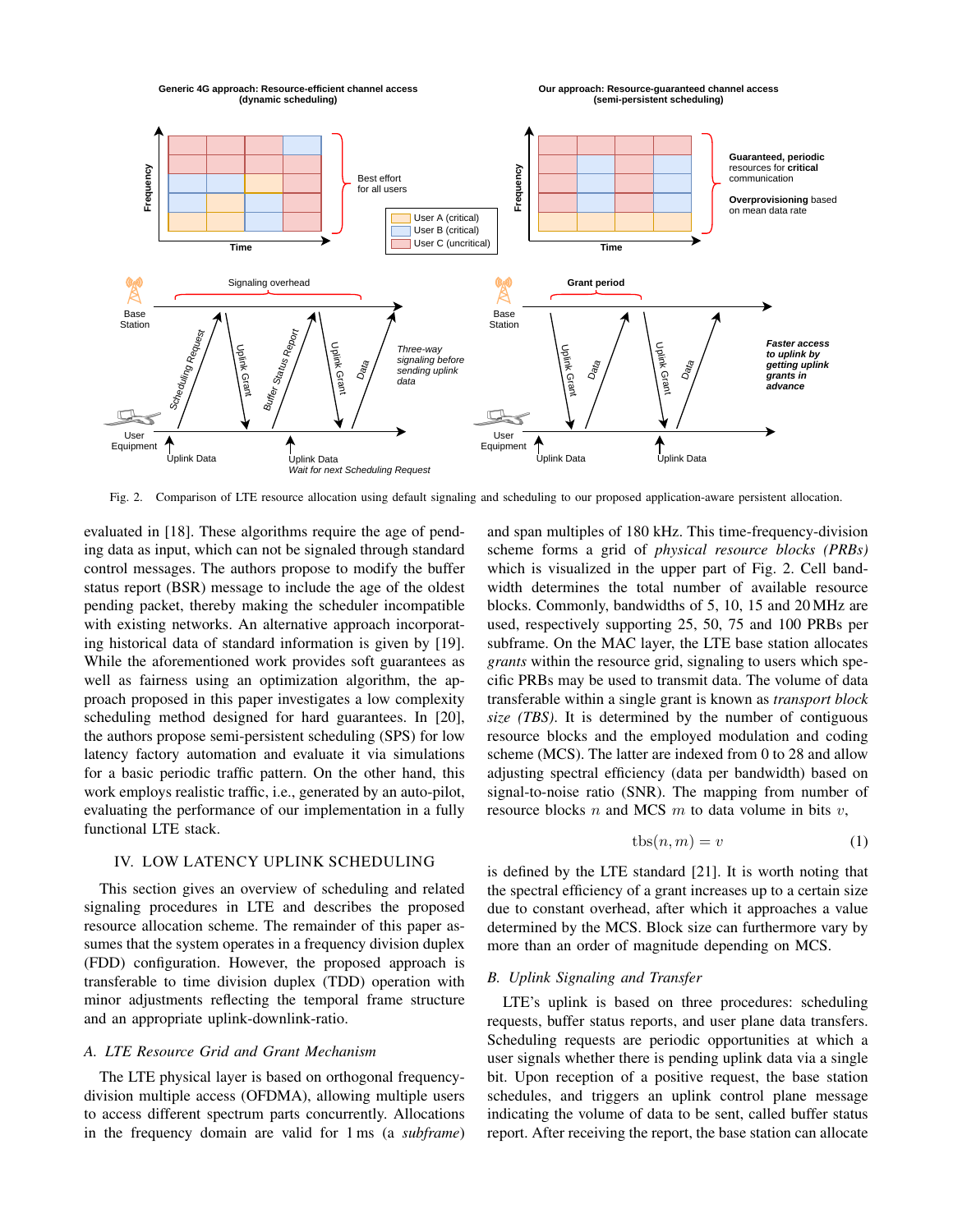appropriate grants. By communicating the need to upload data and the amount of pending data in separate steps before sending the actual data, the LTE uplink architecture enables efficient resource utilization at the expense of increased latency. As a consequence, the uplink is affected by three different sources of delay. When an uplink packet arrives at the user, it may have to wait until the next scheduling request period (usually 10 ms) to signal its need for uplink resources. Grants, as required by buffer status reports and the user plane data, are pre-dated by 4 ms, further increasing latency. Implementation-dependent processing time may cause additional delays at each point in the procedure. The lower section of Fig. 2 illustrates the uplink scheduling and transfer mechanism. Measurements in live networks show a total median delay of 30 ms with a lower bound of ∼10 ms [22].

## *C. Proposed Resource Allocation Scheme*

This work proposes a static resource allocation scheme for delay-sensitive data flows. The scheduling request and buffer status report procedures are avoided by granting uplink resources periodically, without requiring prior signaling. This approach is tailored to critical use cases, featuring traffic with known average data rates, such as voice data or control and telemetry data of unmanned vehicles.

Resources are overprovisioned by a set factor to accommodate traffic bursts above the average data rate. While reducing the overall capacity of the system, this allocation of additional resources is required to avoid excessive delays during traffic fluctuations and to decrease the variation of packet delays (jitter).

Grants are calculated based on the mean data rate  $r$ , a period p, and the provisioning factor  $\alpha > 1$ . Every p subframes, users receive a grant of size  $n$ , with

$$
n = \min\{n' \mid \text{tbs}(n', m) \ge \frac{rp\alpha}{1000}\}.
$$
 (2)

The users supported by a cell with  $N$  PRBs is given by

$$
\lfloor \frac{N}{n} \rfloor p. \tag{3}
$$

Note that  $N \geq n$  is required for an allocation scheme to be feasible and to support at least one user. A trade-off between capacity and delay is given by the period  $p$ . Allocating larger grants with longer periods increases efficiency due to decreasing overhead. At the same time, delays increase due to messages waiting up to one period until transmission.

After distributing periodically scheduled resources, the remaining grants are allocated based on buffer status information. Thus high priority and regular users can co-exist while keeping prioritization and service guarantees.

The scheduling scheme described above is a low complexity approach of guaranteeing resources by utilizing knowledge about the supported application. It has two free parameters: the period and the provisioning factor. In the following section, we investigate how these parameters affect the delay and reliability of realistic telemetry traffic, as well as the efficiency of the resource allocation.



Fig. 3. Laboratory setup used for experiments. Delays are measured between Autopilot applications, using local clocks synchronized via Ethernet.

## V. EXPERIMENTAL RESULTS

To evaluate our proposed approach, the scheduling method introduced above is implemented in an automated setup utilizing virtualized components and software-defined radio (SDR) frontends [6], as depicted in Fig. 3. The utilized software stack is fully open source (srsLTE [23] and NextEPC). The base station receives scheduling parameters for each user, identifying them as persistent or best-effort clients. In this implementation, each grant is signaled separately via downlink control information. LTE's semi-persistent scheduling mechanism can be used to reduce control plane traffic.

Each experiment consists of a UAV and background user, connecting to the LTE base station and transmitting data. The UAV receives periodic uplink grants as described in the previous section. The background user generates best-effort traffic, putting the network under full load by requesting more resources than available. This user is scheduled using buffer information obtained by the standard signaling mechanism. We use a constant MCS 7 to restrict the parameter space and allow for a predictable data rate available to the secondary user. This choice of MCS requires a relatively low SNR of 5 dB on the physical channel [24].

End-to-end delays are measured on the application layer. We use a telemetry data stream originating from an opensource autopilot system (Paparazzi). The system sends 27 different message types in fixed intervals ranging from 0.1 s to 11.1 s with sizes of 10 Bytes to 40 Bytes. The resulting data stream of 47 messages per second requires a mean data rate of 19.5 kbps. UAV and base station host clocks are synchronized via Precision Time Protocol (PTP) to enable accurate delay measurements.

Grant periods from 1 ms to 50 ms are evaluated in 3 ms steps, with provisioning factors of 1, 1.5 and 2. Every test runs for 15 min, yielding 40,000 data points each.

## *A. Latency Statistics and Reliability*

The mean and standard deviation intervals of observed end-to-end delays are shown in Fig. 4. The best-case mean delay is at 6 ms, when resources are granted in every subframe, leaving only processing times and the 4 ms delay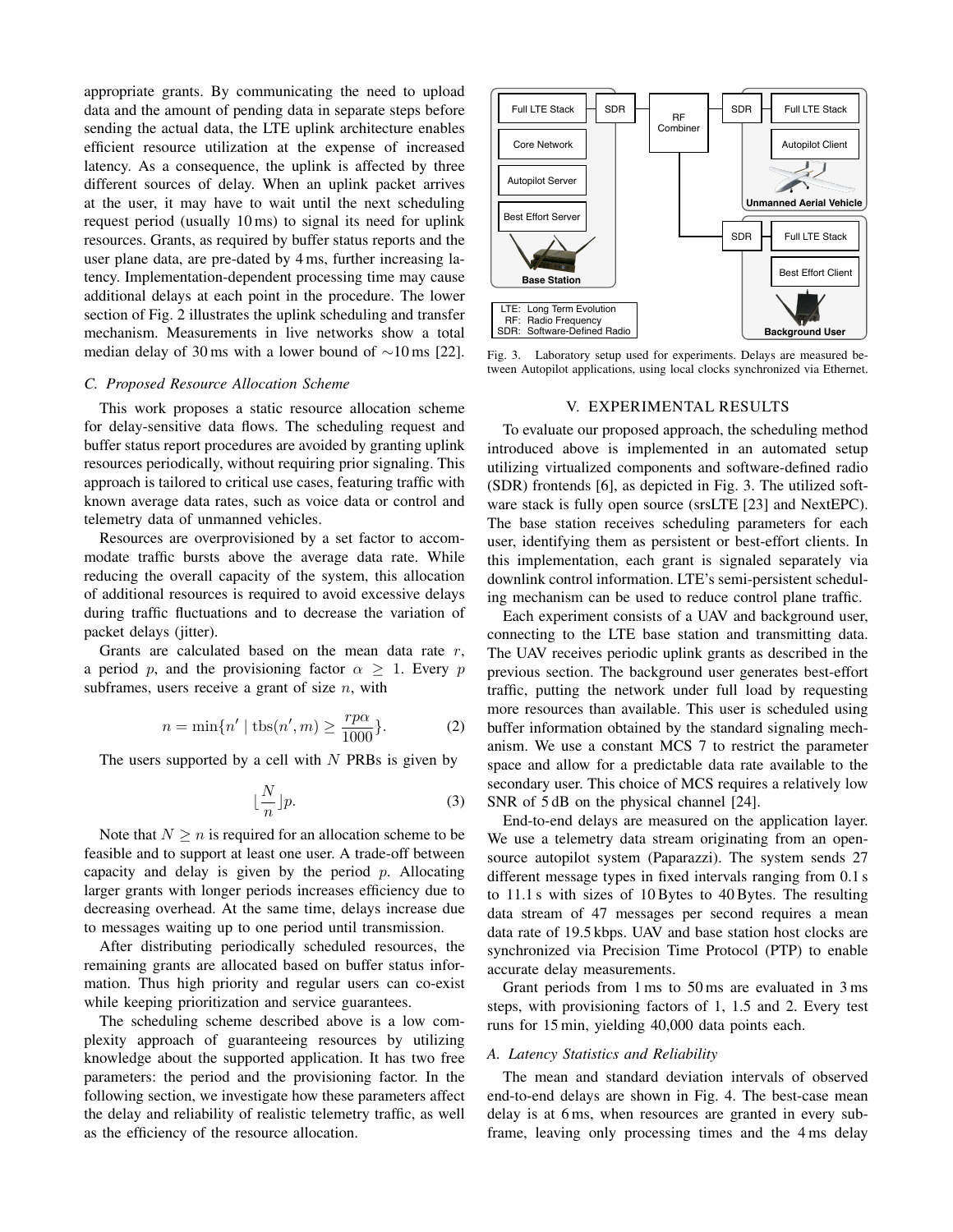

Fig. 4. Delay statistics under full network load using our persistent scheduling approach. Mean and upper standard deviation intervals of endto-end measurements are shown. Latency with default scheduling was measured in our setup but also observed in a field study in [25].

inherent to LTE uplink grants. For longer grant periods, both mean and variance increase. It is worth noting that overprovisioning is required to achieve an ideal average delay of half a period. When no extra resources are allocated, messages are delayed by about one period on average. Note that on the lower grant period range, delays deviate more from the ideal model. This effect is due to an increased likelihood of payload fragmentation across multiple small grants. Upwards of the mean inter-arrival time of 21 ms, the impact of this inefficiency starts to decrease.

The tails of the delay distribution behave similarly to its mean. Figure 5 shows the upper bound of delays with a relative frequency of 99.9 % (top), and the probability of a message being delayed over 50 ms (bottom), in comparison to the requirements listed in [2]. The lowest 99.9th delay percentile of 10 ms is achieved with the shortest scheduling period. Upward of 35 ms period length, an overprovisioned allocation can deliver messages reliably in less than two periods, whereas no overprovisioning leads to approximately three periods. The requirement of 50 ms latency (99.9 % probability) can be fulfilled with all factors, yet the longest permissible period increases with overprovisioning.

## *B. Scalability and Trade-Offs*

As shown in Figures 4 and 5, there is an overall expected trade-off between latency, reliability and capacity. Figure 6 shows resource metrics over the range of evaluated parameters both for the used MCS 7 and for the most robust MCS 0 required at the edge of the base station's range. Note that short grant periods restrict allocation granularity, as depicted in Fig. 6 (middle). At the extreme of 1 ms periods, all parameterizations result in 1 block allocations, providing over five times as much resources as needed regardless of the provisioning factor. At longer grant periods, resource usage converges towards  $\alpha r$  as finer-grained allocation becomes possible. Both mean latency and reliability can be traded for capacity through overprovisioning. However, the idealized mean delay of  $\frac{p}{2}$  only holds at higher periods with double provisioning. Table I shows a set of parameters



Fig. 5. Reliability of the scheduling approach evaluated through the 99.9th percentile of delays and the relative frequency of delays exceeding 50 ms. The dashed line indicates one period, and the dotted line indicates two periods, offset by the 6 ms baseline delay. 3GPP requirements can be met in a range of configurations, with grant periods up to 25 ms.

satisfying delays under 50 ms with 99.9 % reliability. The top section shows configurations with least resource usage for each provisioning factor, while the bottom section lists the configuration with minimum mean delays, i.e., grants in each subframe. Note that the provisioning factor has no effect for resource allocation in each subframe, as all factors lead to effective over-allocation of resource by a large margin (see Fig. 6). Among the resource-efficient parameterizations, 1.5 fold overprovisioning achieves the best delay statistics, indicating a local optimum among the configurations fulfilling the 3GPP requirements. Note that a reduction in resources per user does not always entail an increase in total users. The result of equation (3) over all parameterizations is shown in the right column of Fig. 6. While the number of possible users increases with period length, larger grants allow fewer subscribers to be scheduled in a single subframe.

## VI. CONCLUSION & OUTLOOK

We presented our novel approach for utilizing high capacity mobile cellular communication systems to enable low latency guarantees for mission-critical UAV command and control. We developed a scheduler using real hardware and an open-source LTE stack, to conduct empirical evaluations

TABLE I PARAMETERS SATISFYING 3GPP REQUIREMENTS WITH LEAST RESOURCE USAGE AND MINIMUM MEAN DELAY

|                    |             | Delay (ms) |       |           |
|--------------------|-------------|------------|-------|-----------|
| Provisioning       | Period (ms) | Mean       | 99.9% | Std. dev. |
| 1.0                | 10          | 15.9       | 49    | 7.6       |
| 1.5                | 19          | 11.4       | 47    | 7.6       |
| 2.0                | 25          | 18.6       | 50    | 8.8       |
| 1.0, 1.5 and $2.0$ |             | 6.1        | 10    | 0.9       |